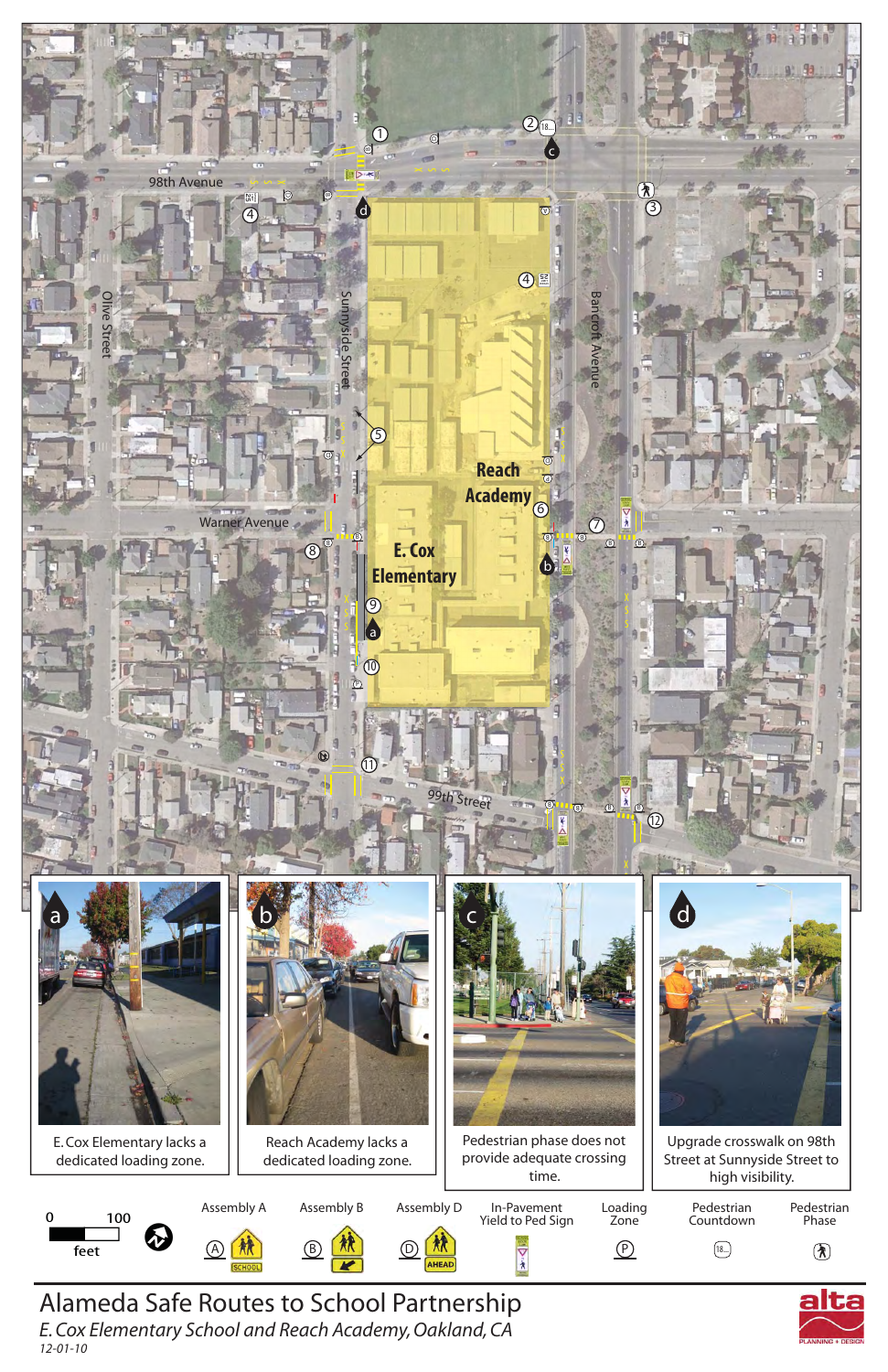# E. Cox Elementary School and Reach Academy Recommendations for Improvement Plan 12-01-10

# **1. 98th Street and Sunnyside Street**

- Stripe yellow continental crosswalk across east leg of 98th Street and Sunnyside Street intersection.
- Install in-pavement Yield to Pedestrians sign at crosswalk.
- Install Assembly B at the crosswalk and update existing Assembly D in advance of intersection.
- Paint SLOW SCHOOL XING on westbound 98th Street in advance of crosswalk and refresh SSX on eastbound 98th Street.

# **2. East leg of 98th Street and Bancroft Avenue intersection**

- Study traffic signal for adequate walk phase length. Adjust timing to accommodate 2.8 feet per second walking speed.
- Work with the City of Oakland to replace previous crossing guard.
- **3. South leg of 98th Street and Bancroft Avenue intersection** 
	- Study traffic signal to ensure pedestrian push button for south leg operates correctly. Push button on southwest corner does not currently actuate a walk phase.
- **4. Southbound Bancroft Avenue after 98th Street** 
	- **Install Assembly A on southbound Bancroft Avenue immediately south of**  $98<sup>th</sup>$  **Street**

## **Eastbound 98th Street after Olive Street**

 Install speed feedback signs on southbound Bancroft Avenue approximately 100 feet south of 98th Street and on eastbound 98th Street approximately 100 feet after Olive Street.

#### **5. Eastside curb of Sunnyside Street after Warner Avenue**

- Remove existing NO PARKING DURING SCHOOL HOURS sign on northbound Sunnyside Avenue approximately 250 feet north of 98th Street to provide two to three additional parking spaces.
- Replace unused driveway with curb.

# **6. Bancroft Avenue at Reach Academy entrance**

Install loading zone at Reach Academy entrance on Bancroft Avenue.

- Paint approximately 100 feet of curb yellow and install Loading Zone sign at north end.
- Paint approximately 20 feet of curb red immediately north of existing curb ramp.
- Paint approximately 20 feet of curb blue immediately south of existing curb ramp.